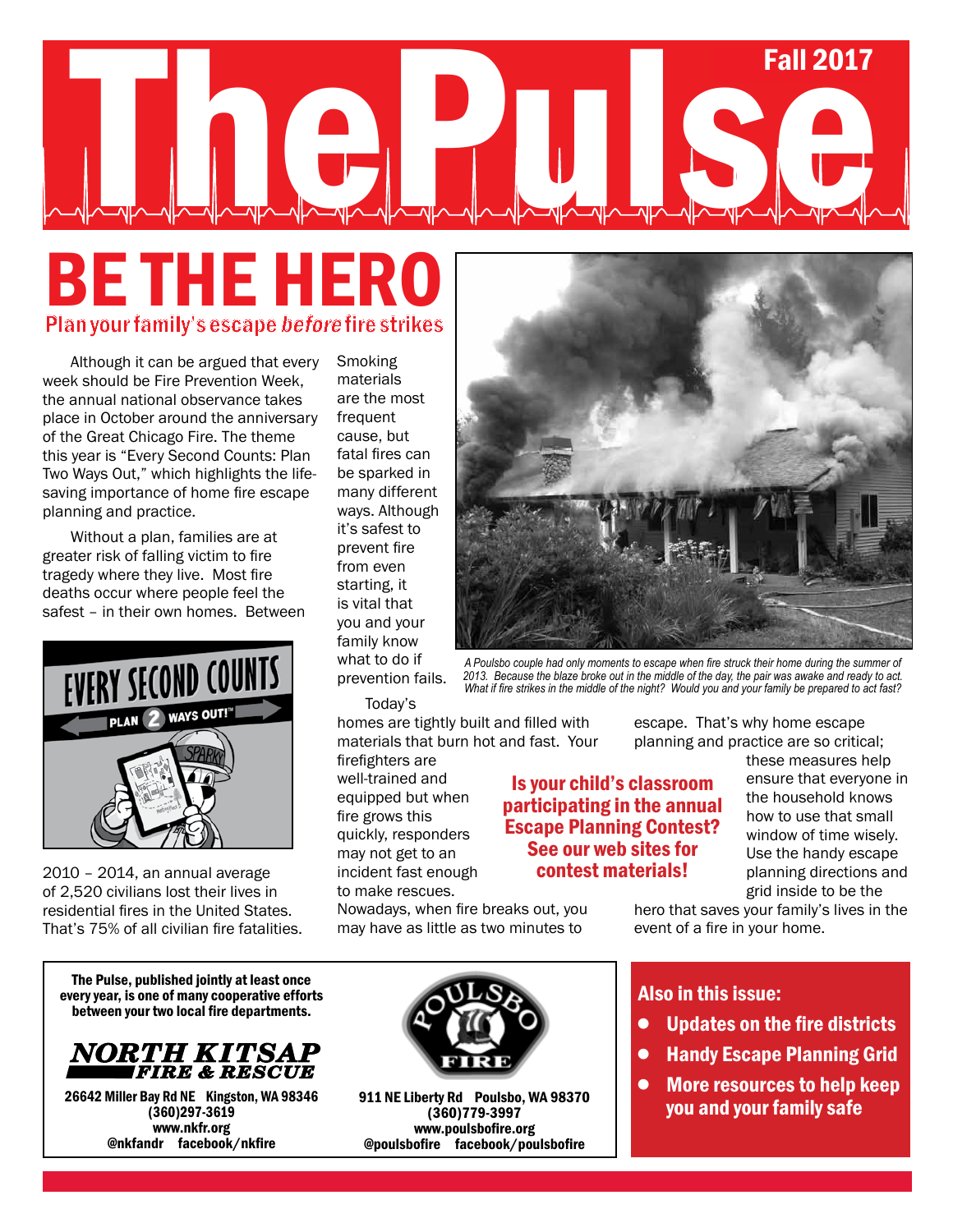# News from the Fire Districts Quick Facts About

Thanks to the on-going support of the community and careful stewardship of resources, both fire districts continue to make progress toward recovery from the effects of the long economic downturn. Still, there's more



*Newly-hired Poulsbo Firefighter/ Paramedic Dustin Pickert is a veteran of the U.S. Navy and a personal trainer.* 

The U.S. Navy brought him to Washington and he decided to stay when he completed his service. He

subsequently received his Associate's degree in paramedicine from Tacoma Community College (TCC). Dustin lives in Seattle with his wife, a paramedic in Skagit County. Doug Seitz was born in Brazil and lived there until the age of 12 when his family moved to Connecticut. With a Bachelor's of Science degree in Information

Poulsbo Fire **Department** has hired three firefighter/ paramedics within the last year. **Dustin** Pickert, 35, was raised on the East Coast.

that needs to be done.

the field as a volunteer EMT, Doug found he loved it and entered TCC's paramedic program. He honed his skills working for a private ambulance company before accepting a position with Poulsbo Fire. The 39 year-old and his wife have two children. They also live in Seattle. Josh Warter is a native Washingtonian, growing up on Anderson Island. That's where he first became involved with the fire service and fell in love with emergency medical services. The 34 year-old is also a graduate TCC's paramedic program. After six years with North Mason Regional Fire Authority, he made the difficult decision to leave there to join Poulsbo

for a career change. After exploring

Fire. He and his wife live in Gig Harbor with their two children. Please join us in welcoming all three to the community!

> Poulsbo Fire has been successful at earning a pair of federal grants. The first provides the majority of

funding for a fire-rescue boat. Construction is scheduled to be complete in October. After crews have been trained and the craft goes into service, it will be moored on Liberty Bay -- thanks to an agreement with the Port of Poulsbo. The district is also getting a

SAFER (Staffing for Adequate Fire & Emergency Response) grant that will cover the cost of three new firefighter positions in the near future.

Despite this good news, there remain challenges on the horizon. The district is working on a plan to meet pressing needs that include the replacement of two more engines, refurbishment of more ambulances and remodeling parts of the 28 yearold headquarters station.

Two new engines have entered service at North Kitsap Fire & Rescue. The pair have replaced older models that, due to their service years, were no longer considered acceptable by

## NKF&R

Service Area: 46 square miles Population Served: 19,726 (2016 OFM estimate) 2017 Operating Budget: \$6.9 million 2016 Total Calls: 3,076 2016 Medical Calls: 1,938 (63%) Non-Response Employees: 7 Response Employees: 37 Volunteers: 22 Fire Insurance Rating: 5

the Washington Survey and Rating Bureau, an organization that measures



*Firefighter/Paramedic Josh Warter came to Poulsbo from another department. During firefighter training, he earned a spot in his academy's prestigious Chief's Company.* 

fire department capabilities for the purpose of setting some fire insurance rates. Two aging staff cars have been replaced with new vehicles while an older van with low miles has been refurbished. The district continues to explore options for at least two of its

hard working ambulances as the rigs' age and total miles start to threaten their reliability. One of North Kitsap's water tenders (tanker trucks that supply water to firefighting operations when there are no nearby hydrants) has been taken out of service unexpectedly with irreparable holes in



*Two new fire engines entered service at NKF&R in 2017. One of the new rigs is assigned to the district''s Suquamish station and the other is assigned to Hansville.* 

the tank. Until a permanent solution can be implemented, North Kitsap is borrowing a tender from its neighbors at Bainbridge Island Fire Department.

*Doug Seitz, one of Poulsbo's newest firefighter/paramedics, is fluent in three languages: Spanish, Portuguese and English.*

Systems Management, he worked in IT until a layoff presented the opportunity

#### Quick Facts About Poulsbo Fire

Service Area: 54 square miles Population Served: 25,107 (2016 OFM estimate) 2017 Operating Budget: \$7.7 million 2016 Total Calls: 3,702 2016 Medical Calls: 2,458 (66%) Non-Response Employees: 6 Response Employees: 39 Volunteers: 20 Fire Insurance Rating: 4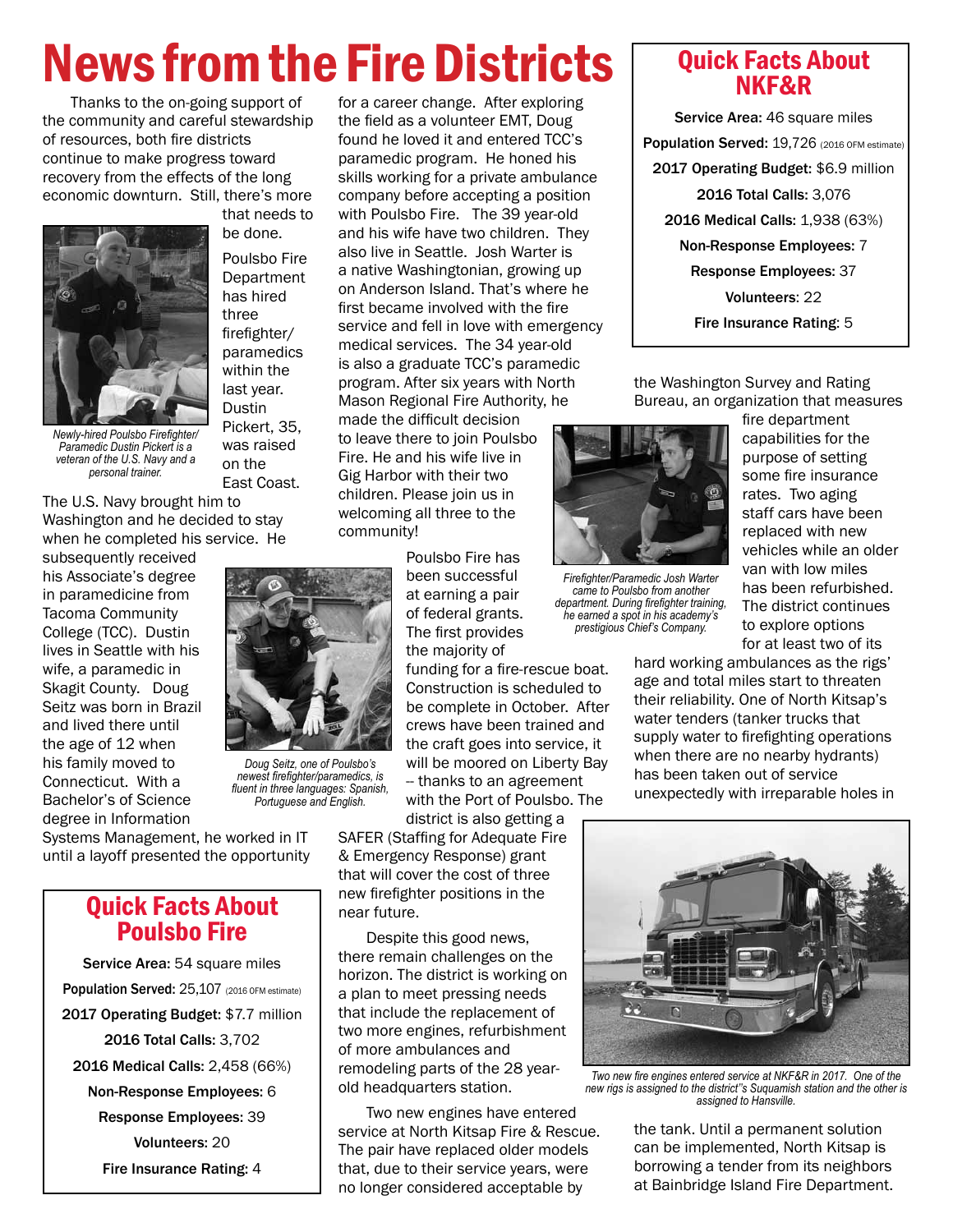### Protection through prevention and preparedness

We know that preventing emergencies is the most efficient way of achieving our mission to protect lives and property. so we invest what we can in these types of initiatives. We can help with smoke alarms, home safety surveys, fire extinguisher training, CPR classes, life jackets , bike helmets, senior fall and fire prevention, disaster preparedness and more. Let us know how we can partner to keep you and your family safe.

> North Kitsap Fire & Rescue www.nkfr.org (360)297-3619

### Poulsbo Fire Department

www.poulsbofire.org (360)779-3997



Child Car Seat Checks Three-quarters of car seats aren't

correctly used or installed. Make sure kids are riding as safely as possible.

Poulsbo Fire Department, Station 71 Second Tuesdays, 10 a.m. - 3 p.m. Appointment required

North Kitsap Fire & Rescue, Station 81 Second Saturday, 10 a.m. - 1 p.m. No appointment required



### It's easy to plan a great escape

The National Fire Protection Association and your fire departments recommend preparing for fire with the following steps:

- $\Box$  Check that your home is equipped with enough working smoke alarms, incluing one on every level, one in every bedroom and/or outside every sleeping area. Test alarms every month, change batteries as recommended for your particular alarms and replace the units every ten years.
- $\Box$  Draw a map of your home with all members of your household, marking two exits from each room and a path to the outside from each exit. Use the handy grid on the back of this publication or see our web sites to download tools to help you plan.
- Choose one meeting place outside and make sure everyone knows its location.
- **Practice your home fire drill twice a** year. Conduct one at night and one during the day with everyone in your home, and practice using different ways out.
- $\Box$  As soon as it's practical, teach children to sleep with their doors closed and how to escape on their own in case you can't help them.
- Make sure the number of your home is clearly marked and easy for the fire department to find.
- Close doors behind you as you leave — this may slow the spread of smoke, heat, and fire.
- $\Box$  Once you get outside, stay outside. Never go back inside a burning building.

Need assistance with smoke alarms or escape planning? Call us. We can help!